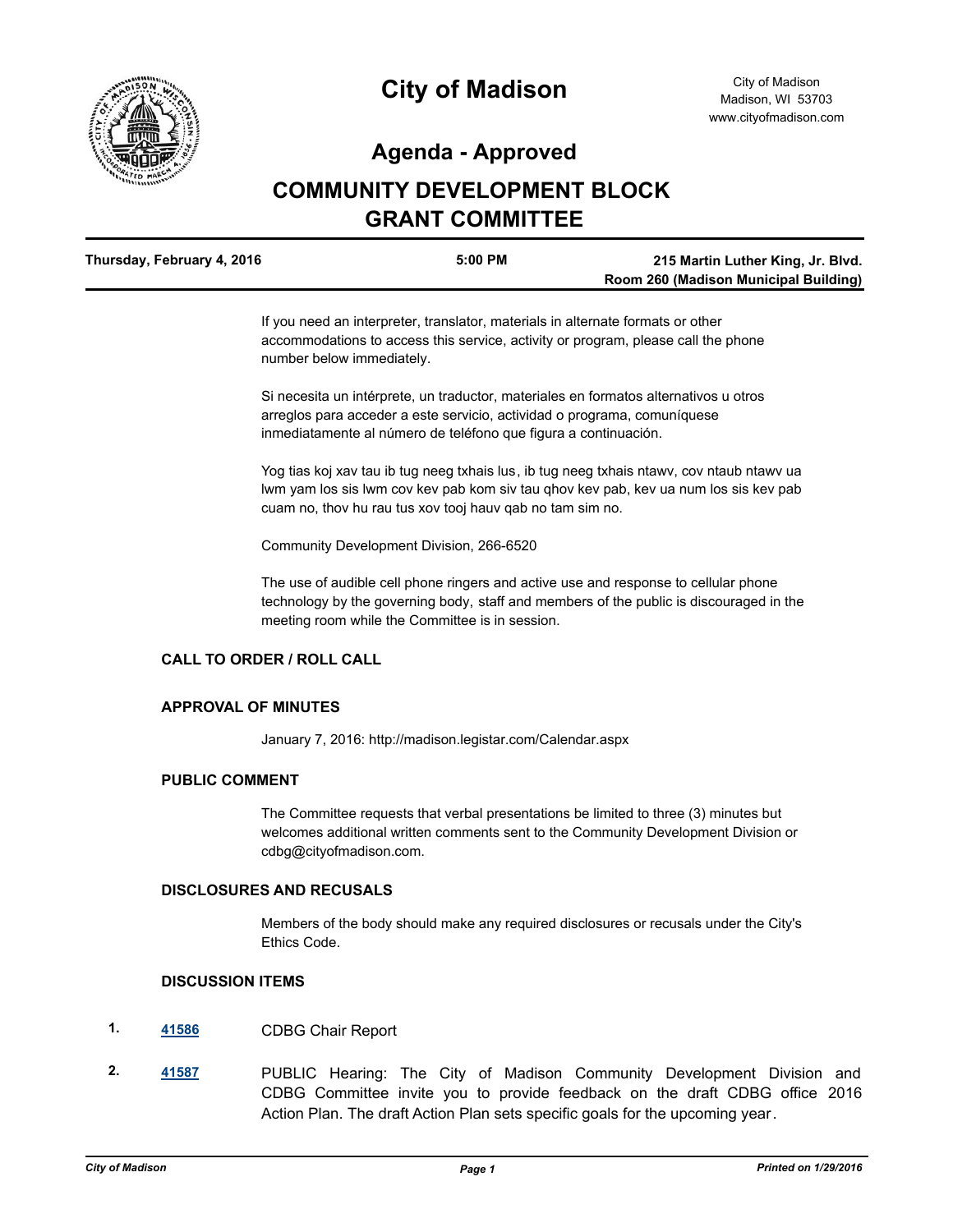| 3. | 41588 | Design Coalition - presentation of final co-housing feasibility report                                                                                                                                                                                                                                                                |
|----|-------|---------------------------------------------------------------------------------------------------------------------------------------------------------------------------------------------------------------------------------------------------------------------------------------------------------------------------------------|
| 4. | 41574 | Authorizing (a vendor to be identified by February 4, 2016) to provide the<br>services of a Street Outreach Team that will identify, engage and connect<br>chronically homeless persons with local support resources, including<br>permanent housing and individualized treatment plans geared toward achieving<br>housing stability. |
| 5. | 41590 | Appointment / Re-appointment of CDD Conference Committee                                                                                                                                                                                                                                                                              |
| 6. | 41589 | <b>CDBG February Staff Report</b>                                                                                                                                                                                                                                                                                                     |
|    |       | Reserve fund statements<br>Zero: 2016 staffing<br>Day Resource Center<br>AHF proposals to WHEDA<br><b>EOP</b><br><b>Neighborhood Centers</b><br>Wanda Fullmore Summer Internship Program                                                                                                                                              |

**7. [38209](http://madison.legistar.com/gateway.aspx?m=l&id=/matter.aspx?key=40923)** Report from committees with CDBG Committee representation 1. Gardens Committee (Rosenberg) 2. Martin Luther King Jr Humanitarian Award Committee (Bowden)

#### **ADJOURNMENT**

Submitted on behalf of Dan O'Callaghan, Chair

March 3, 2016 Room 260, MMB

April 7, 2016 Room 260, MMB

May 5, 2016 Room 260, MMB

June 2, 2016 Room 260, MMB

July 7, 2016 Room 300, MMB

August 4, 2016 Room 260, MMB

September 1, 2016 Room 260, MMB

October 6, 2016 Room 260, MMB